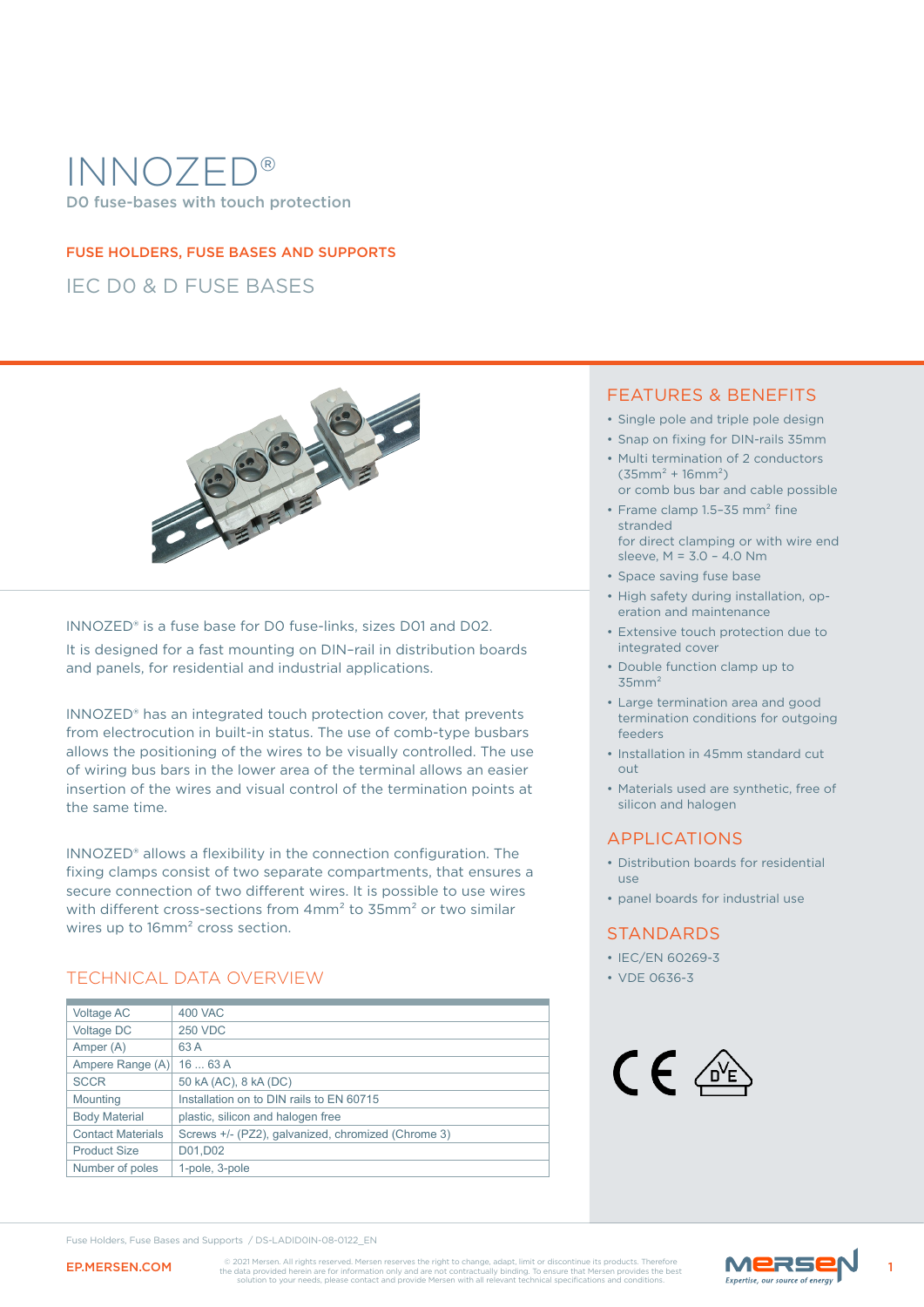### PRODUCT RANGE

#### **INNOZED D01 16 A, 400 V AC single pole E14**



| <b>Catalogy</b><br>number | Item<br>number | Desian'                                                                                   | Package Weight |                   |
|---------------------------|----------------|-------------------------------------------------------------------------------------------|----------------|-------------------|
|                           |                | $\vert$ 04724.000000   W1032489   both sides double function clamp 1.5-35 mm <sup>2</sup> |                | 83.3 <sub>q</sub> |

04724.000000



#### **INNOZED D01 16 A, 400 V AC triple pole E14**

| Catalog<br>number | <b>Item</b><br>number | Desian                                                                              | Package | Weight <sup>1</sup> |
|-------------------|-----------------------|-------------------------------------------------------------------------------------|---------|---------------------|
|                   |                       | 04734.000000   $X1032490$   both sides double function clamp 1.5-35 mm <sup>2</sup> |         | $0.24$ kg           |

04734.000000



#### **INNOZED D02 63 A, 400 V AC single pole E18**

| Catalog<br>number       | Item<br>number | Desian                                                  | Package   Weight |       |
|-------------------------|----------------|---------------------------------------------------------|------------------|-------|
| 04725.000000   Y1032491 |                | both sides double function clamp 1.5-35 mm <sup>2</sup> |                  | 80.8q |

04725.000000



#### **INNOZED D02 63 A, 400 V AC triple pole E18**

| Catalog<br>number | <b>Item</b><br>number | <b>Design</b>                                                                     | Package Weight |           |
|-------------------|-----------------------|-----------------------------------------------------------------------------------|----------------|-----------|
|                   |                       | $0.04735.000000$ Z1032492 both sides double function clamp 1.5-35 mm <sup>2</sup> |                | $0.24$ kg |

04735.000000

Fuse Holders, Fuse Bases and Supports / DS-LADID0IN-08-0122\_EN



EP.MERSEN.COM CO2021 Mersen, All rights reserved. Mersen reserves the right to change, adapt, limit or discontinue its products. Therefore Marshall and the data provided herein are for information only and are not contract

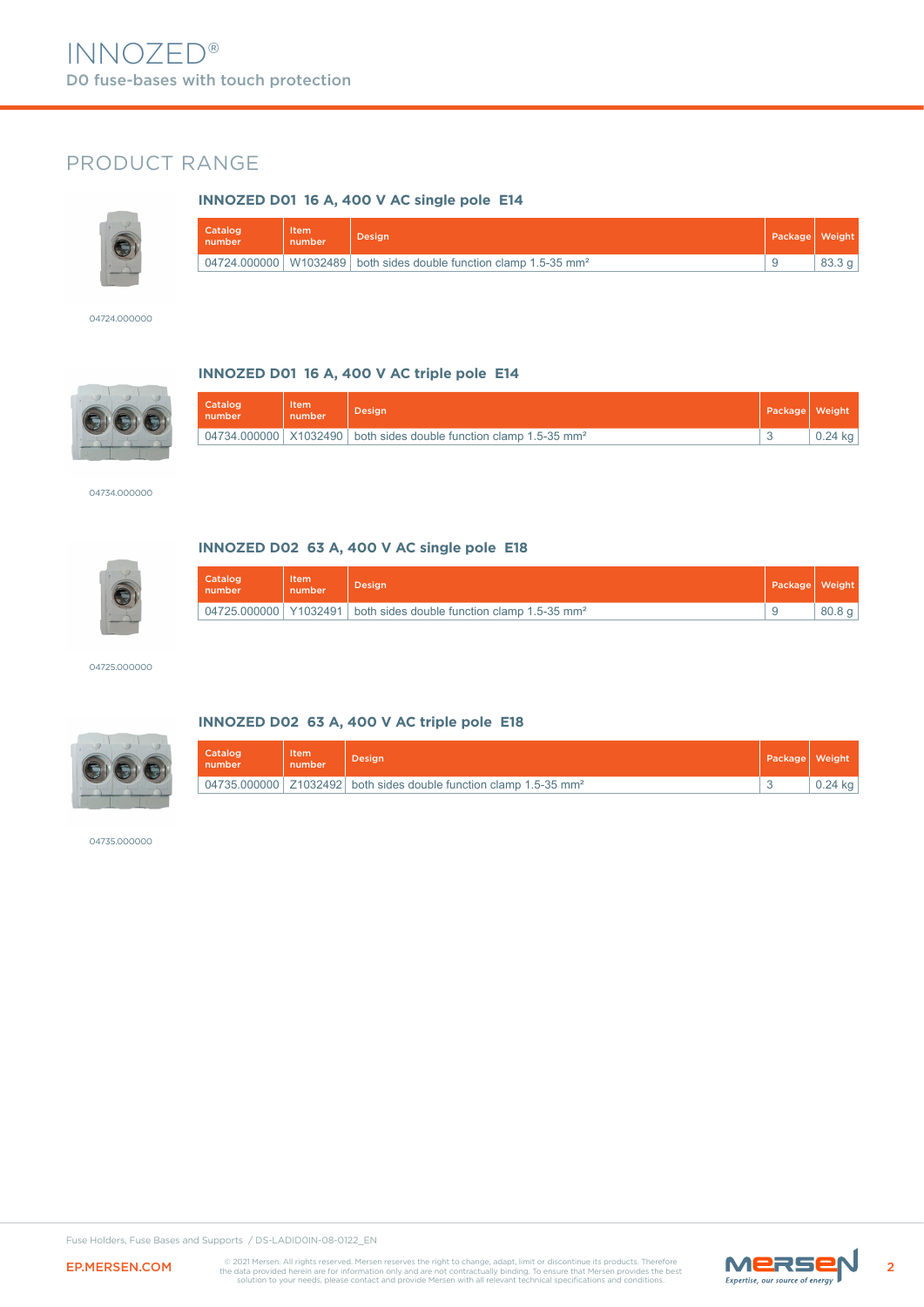# DIMENSIONS

#### **INNOZED® D0 fuse base with touch protection**







Dimensions in mm

### ACCESSORIES



#### **Screw caps**

| 01715.0000 |  |
|------------|--|
|            |  |
|            |  |























01711.000200 01770.000200





01705.006000

| 01705.010000 |  |
|--------------|--|

| Catalog<br>number              | Item number | <b>Features</b>                                                   | Package | Weight            |  |  |  |
|--------------------------------|-------------|-------------------------------------------------------------------|---------|-------------------|--|--|--|
| DO screw caps 400VAC synthetic |             |                                                                   |         |                   |  |  |  |
| 01714.000200                   | E212501     | D01, E14, 16A, with testing hole                                  | 20      | 11.8 <sub>q</sub> |  |  |  |
| 01715.000200                   | P211981     | D02, E18, 63A, with testing hole                                  | 20      | 11.6q             |  |  |  |
| 11714.000220                   | R214536     | D01, E14, 16A, with sealing and testing hole                      | 20      | 11.6q             |  |  |  |
| 11715.000220                   | S214537     | D02, E18, 63A, with sealing and testing hole                      | 20      | 11.6q             |  |  |  |
| 01715.000000                   | L206435     | D02, E18, 63A, without testing hole                               | 20      | 12 <sub>g</sub>   |  |  |  |
| 01715.890200                   | M214026     | D02, E18, 63A, with adapter insert for fuse links size D01        | 20      | 12.4 <sub>q</sub> |  |  |  |
|                                |             | DO screw caps 400/440 VAC, 250 V DC porcelain, with removal grips |         |                   |  |  |  |
| 01711.000200                   | T215044     | D02, E18, 63A, with testing hole                                  | 20      | 18.5 g            |  |  |  |
| 01770.000200                   | F1033740    | D01, E14, 16A, with testing hole                                  | 20      | 16.4 <sub>a</sub> |  |  |  |

#### **D0 cartridge ring adapter inserts D01 E14**

| Catalog<br>number                                     | <b>Item number Features</b> |           | Package | Weight |  |  |
|-------------------------------------------------------|-----------------------------|-----------|---------|--------|--|--|
| DO cartridge ring adapter inserts<br><b>DO1 (E14)</b> |                             |           |         |        |  |  |
| 01705.002000                                          | J216576                     | 2A, pink  | 50      | 0.4 g  |  |  |
| 01705.004000                                          | J219681                     | 4A. brown | 50      | 0.4 g  |  |  |
| 01705.006000   P206438                                |                             | 6A, green | 50      | 0.4 g  |  |  |
| 01705.010000                                          | M213014                     | 10A. red  | 50      | 0.4 g  |  |  |

Fuse Holders, Fuse Bases and Supports / DS-LADID0IN-08-0122\_EN

EP.MERSEN.COM CO2021 Mersen. All rights reserved. Mersen reserves the right to change, adapt, limit or discontinue its products. Therefore Marson **Marson COM** the data provided herein are for information only and are not c